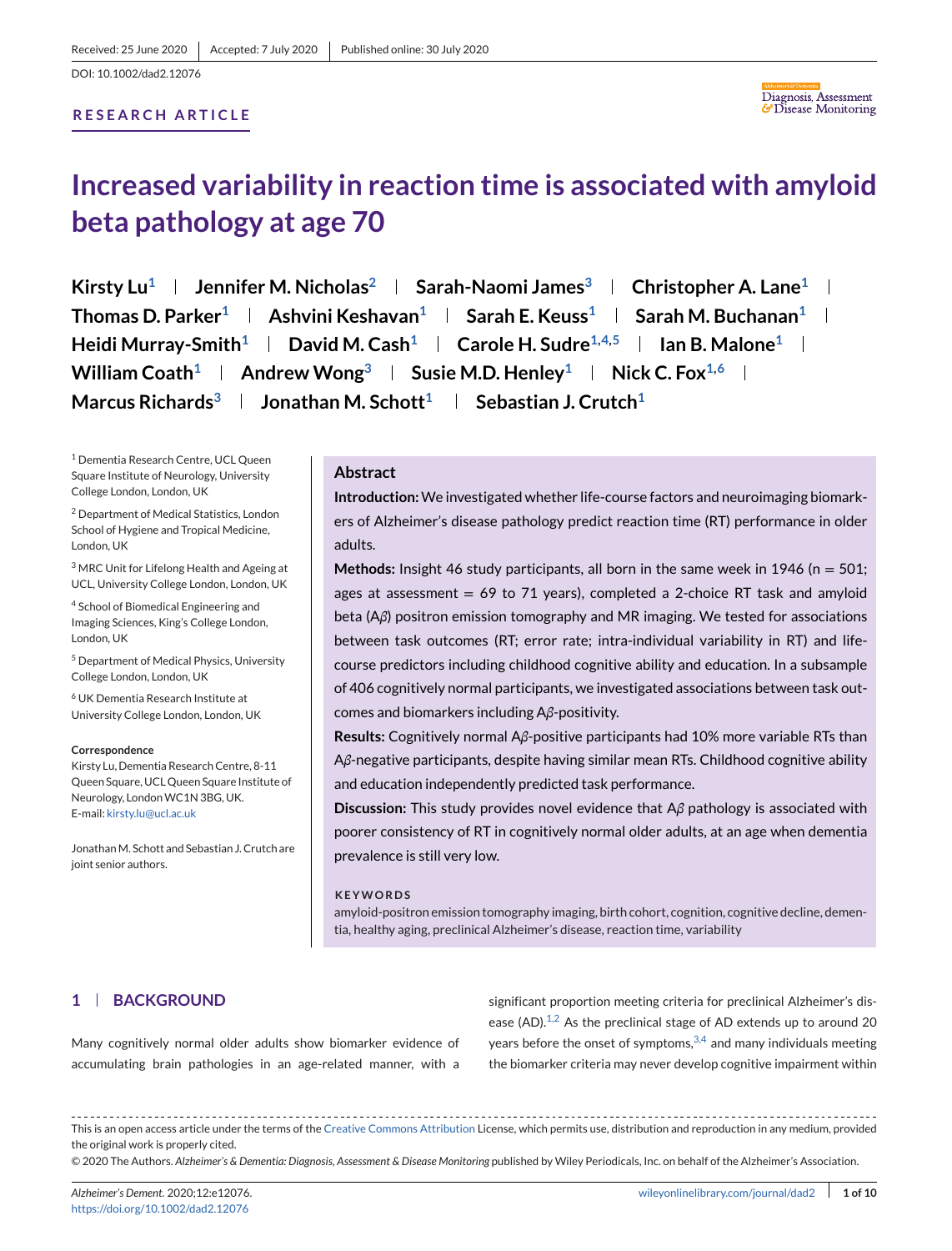their lifetimes.<sup>5</sup> it is important to understand the relationship between preclinical pathology and cognitive decline. While there is evidence that subtle cognitive decline is detectable in older adults with preclinical AD, $6-8$  questions remain about the nature and timing of the earliest cognitive changes and how they may be disentangled from age-related cognitive decline. Answering these questions would improve our ability to identify individuals at highest risk of cognitive impairment, as well as informing the selection of sensitive cognitive measures for clinical trials.

Throughout adulthood, reaction time (RT) becomes notably slower and less consistent (ie, intra-individual variability [IIV] increases).<sup>9-15</sup> Patients with AD are reported to have slower RTs and greater IIV than controls, $15-18$  with a similar pattern observed in mild cognitive impairment  $(MCl)$ .<sup>16,19-22</sup> Choice reaction time (CRT, requiring selection of the correct response from two or more options) may be particularly informative because—compared to simple RT—it is more sensitive to age and cerebral dysfunction.<sup>10,13</sup> To our knowledge, no studies have investigated associations between CRT performance (RT, IIV, and error rate) and biomarkers of AD pathology in cognitively normal older adults. There is some evidence that individuals meeting criteria for preclinical AD are subtly impaired on paper-and-pencil measures of processing speed (eg, Baker et al. <sup>6</sup> and Ho and Nation $<sup>8</sup>$ ), but such tests do not allow measurement of</sup> IIV.

If subtle cognitive decline in the preclinical phase of AD is to be detected, it is important to account for other factors that may contribute to inter-individual differences, such as sex and prior cognitive ability. Evidence for sex differences in RT is mixed,  $10,11,16,19,23$ whereas associations between RT and general cognitive ability are well established. $9,24-27$  While CRT experiments typically consider RT separately from error rate, it may also be important to consider speedaccuracy trade-offs.

Insight 46, a substudy of the National Survey of Health and Development (NSHD, the British 1946 Birth Cohort), provides a unique opportunity to study preclinical AD. Participants are drawn from the world's longest continuously running birth cohort study, with life-course data available on their cognition since childhood as well as a wealth of sociodemographic, health, and lifestyle factors.<sup>28</sup> They were assessed at age ≈70 years, when the prevalence of dementia is low (≈3%)<sup>29</sup> but the prevalence of amyloid beta (A*β*) pathology is already around 15% to 25%.2,30 We recently reported that cognitively normal A*β*-positive participants scored slightly lower than A*β*-negative participants on standard paper-and-pencil measures of episodic memory, processing speed, and non-verbal reasoning. $31$  We now report the results of a CRT task.

The aims of this study were to: (1) describe performance on a CRT task and its associations with demographic and life-course predictors; and (2) investigate associations between task performance and biomarkers of brain pathologies among cognitively normal participants. Our key hypothesis was that A*β*-positive participants would have slower RTs and greater IIV than A*β*-negative participants.

#### **HIGHLIGHTS**

- ∙ Participants (n = 501) were all born in the same week in March 1946.
- ∙ Assessments at age ∼70 included a choice reaction time test and amyloid-PET/MRI.
- ∙ Amyloid pathology was associated with greater variability in reaction time.
- ∙ Reaction time variability may be a sensitive measure of subtle cognitive decline.

#### **RESEARCH IN CONTEXT**

- 1. Systematic review: The authors reviewed the literature using traditional sources (eg, PubMed). While there is evidence that subtle cognitive decline is detectable during the preclinical stage of Alzheimer's disease, the nature of changes in reaction time has received little attention.
- 2. Interpretation: In a sample of British adults all born during the same week in 1946, cognitively normal individuals with amyloid beta (A*β*) pathology were less consistent in their response times on a choice reaction time (CRT) task, although their responses were not slower overall. This builds on previous evidence that A*β* pathology is associated with subtle changes in multiple cognitive domains (ie, not just memory) by age 70.
- 3. Future Directions: Continued follow-up of these participants will be important to examine how changes in CRT relate to accumulating pathologies. Further studies would be beneficial to examine the potential of CRT tasks as sensitive measures of subtle cognitive decline for clinical trials.

# **2 METHODS**

The NSHD is a population-based sample originally consisting of 5362 individuals born across mainland Britain during one week in March 1946, who have been assessed 24 times across the lifespan. $^{28}$  Recruitment procedures, assessment protocols, and recruitment flow-charts for the Insight 46 substudy have been previously published.  $31-34$  In brief, 502 individuals attended University College London between May 2015 and January 2018 and underwent cognitive tests, clinical examination, brain magnetic resonance imaging (MRI), A*β*-positron emission tomography (PET), and other biomarker measures. The study was approved by the National Research Ethics Service Committee London (REC reference 14/LO/1173). Participants provided written informed consent.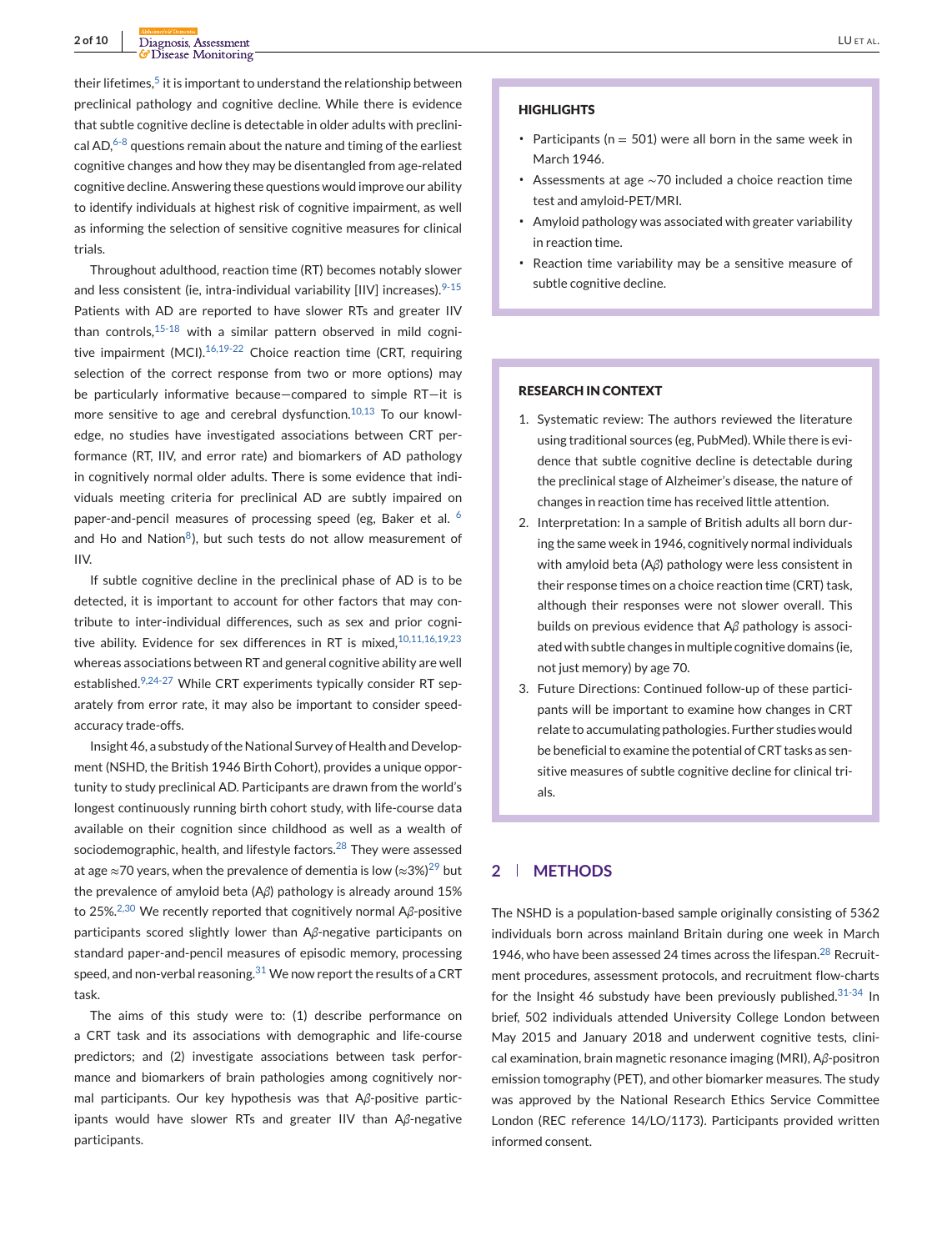<span id="page-2-0"></span>

**FIGURE 1** The choice reaction time task. The cue ("Arrow" in Block 1; "Word" in Block 2) appeared on its own for 1000 ms before the stimulus appeared underneath. The XXX inside the arrow is not relevant for the response, but was included so that the appearance and visual complexity of both blocks were as similar as possible

# **2.1 CRT task**

# **2.1.1 Procedure**

The CRT task was inspired by previous experiments.<sup>35,36</sup> Stimuli were presented on a DELL Optiplex 9030 computer, using SuperLab software. A Cedrus RB-740 response box with two buttons side by side was placed in front of the participant. The experiment had two blocks: in block 1 the stimulus was an arrow pointing left or right; in block 2 the stimulus was the word 'LEFT' or 'RIGHT' (Figure 1). All stimuli were displayed in the center of the screen.

Each block contained 12 trials in a fixed order (Block 1: LRRRLRL-RLLRL; Block 2: LLLLRRRLRRRL). To pace the experiment, each trial began with a cue displayed for 1000 ms ("Arrow" in Block 1; "Word" in Block 2), before the stimulus appeared. Six practice trials preceded each block.

Participants were instructed to press the correct button (left or right) as quickly as possible, using the index and middle fingers of their dominant hand. If their response was correct, the next trial was initiated; if incorrect, the stimulus remained on the screen and an error tone signaled that they should respond again. Regardless of whether their second attempt was correct or incorrect, no feedback was given and the next trial was initiated.

Two variables were recorded for each response: RT (ms) and accuracy (correct or incorrect). The total time to complete the task including explaining the instructions and completing the practice—was extracted from the output.

# **2.1.2 Data processing**

During testing it was observed that participants were not always ready for the first trial of each block, so these trials were dropped from analysis. All analyses were based on the initial response to each stimulus; second attempts were not analyzed as their purpose was to reorient participants to the task. As the highest error rate was 27% (Table [1\)](#page-3-0), no participants were excluded based on responding at random. RTs were checked for outliers. As in a previous study,  $35$  a threshold of 300 ms was adopted as the minimum time for a valid response, although in fact no responses were faster than this. A threshold of three standard deviations (SD) above each participant's own mean was used to exclude outlying slow responses,  $12,37$  resulting in the exclusion of 0.4% of responses from the RT analyses.

### **2.2 Life-course and clinical variables**

Childhood cognitive ability was measured at age 8 (or ages 11 or 15 if earlier data were missing) as a standardized z-score based on tests of verbal and non-verbal ability, as previously described. $31$ 

Educational attainment was represented as the highest qualification achieved by age 26, grouped into five categories: no qualification, below O-levels (vocational), O-levels and equivalents, A-levels and equivalents, higher education (degree and equivalents).

Socioeconomic position was derived from participants' own occupation at age 53, or earlier if this was missing, coded in six categories according to the UK Registrar General's Standard's Occupational Classification: unskilled, partially skilled, skilled manual, skilled non-manual, intermediate, professional.

Participants were classified as having a neurological or psychiatric condition (including dementia and MCI) as previously described.<sup>31</sup> Participants not meeting these criteria are hereafter referred to as cognitively normal and represent a sample free from possible confounding comorbidities.

# **2.3 Biomarker measures**

As previously described,<sup>32,34,38</sup> Aβ-PET and multi-modal MRI data were collected simultaneously during a 60-minute scanning session on a single Biograph mMR 3T PET/MRI scanner (Siemens Healthcare, Erlangen), with intravenous injection of 370 MBq of 18F-Florbetapir (Amyvid). A*β* deposition was quantified using the standard uptake volume ratio (SUVR) calculated from cortical regions of interest. A cutpoint for Aβ-positivity was determined at SUVR > 0.6104.<sup>31,34,38</sup>

Whole brain volume was generated from high resolution 3D T1 weighted MRI using automated segmentation with manual editing.<sup>32</sup> Total intracranial volume (TIV) was generated using statistical parametric mapping software (SPM12; [http://www.fil.ion.ucl.ac.uk/spm\)](http://www.fil.ion.ucl.ac.uk/spm).<sup>32</sup> Global white matter hyperintensity volume (WMHV) was generated using an automated segmentation algorithm followed by visual quality control.31,34

Apolipoprotein E (*APOE*) genotype was classified as *ε*4-carrier or non-carrier.<sup>32</sup>

### **2.4 Participants**

Out of the 502 participants, 501 completed the CRT task. Of these, there were 406 cognitively normal participants with complete biomarker data, of whom 18% were Aβ-positive<sup>31,34</sup> Of note, three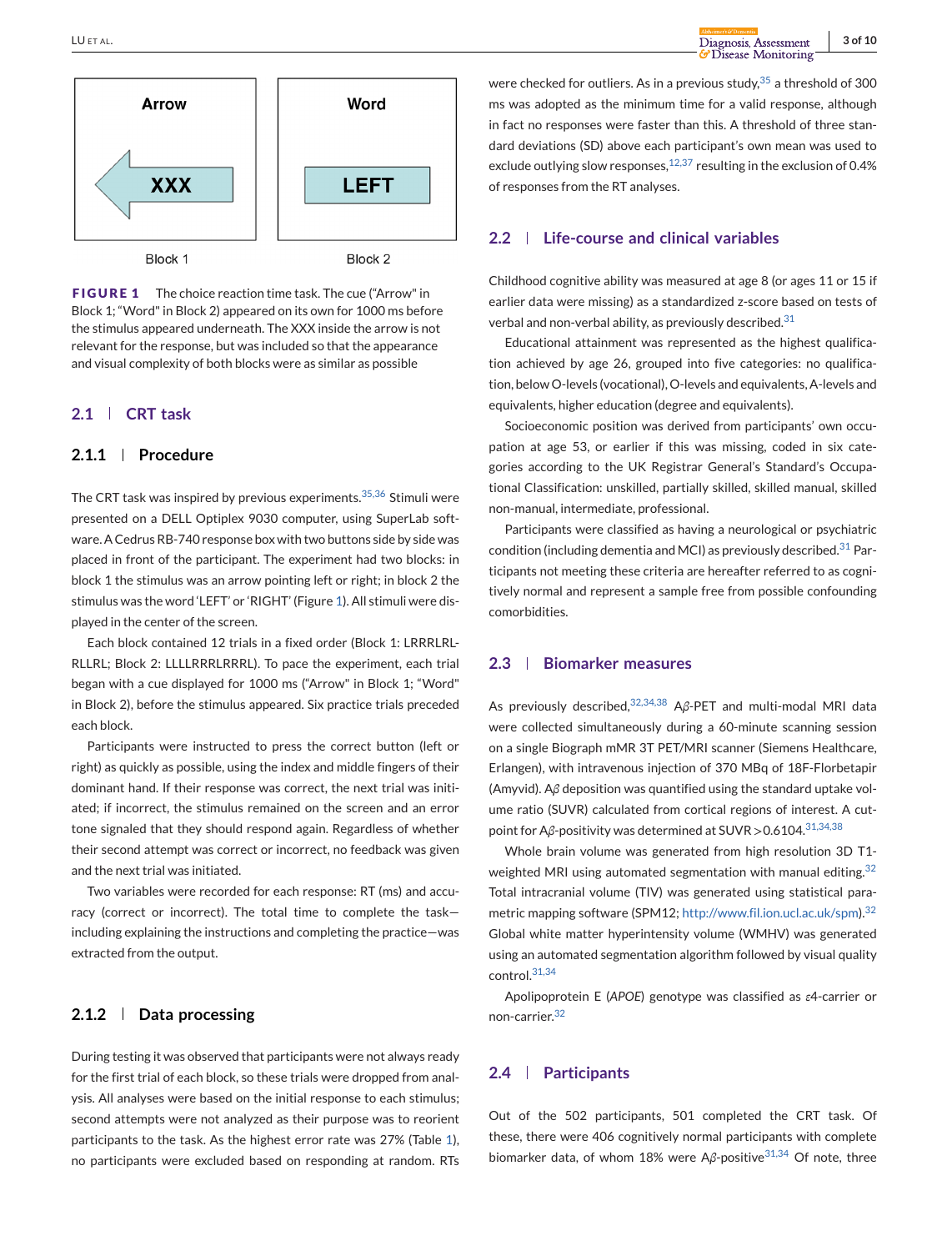<span id="page-3-0"></span>

|  |  |  | <b>TABLE 1</b> Participant characteristics and descriptive statistics for the choice reaction time task ( $n = 501$ ) |
|--|--|--|-----------------------------------------------------------------------------------------------------------------------|
|--|--|--|-----------------------------------------------------------------------------------------------------------------------|

|                                                                           |                                                  | Cognitively normal <sup>®</sup> participants with complete biomarker<br>data (n = $406$ ) |                                   |  |  |
|---------------------------------------------------------------------------|--------------------------------------------------|-------------------------------------------------------------------------------------------|-----------------------------------|--|--|
|                                                                           | All participants                                 | $A\beta$ positive                                                                         | $A\beta$ negative                 |  |  |
| N                                                                         | 501                                              | 74                                                                                        | 332                               |  |  |
| Sex: % female                                                             | 49                                               | 46                                                                                        | 51                                |  |  |
| Age at assessment (years) <sup>e</sup> : mean, SD,<br>(range)             | 70.7, 0.68 (69.2 to 71.8)                        | 70.6, 0.66 (69.4 to 71.8)                                                                 | 70.6, 0.70 (69.2 to 71.8)         |  |  |
| Highest educational qualification: %                                      |                                                  |                                                                                           |                                   |  |  |
| None                                                                      | 15.6                                             | 17.6                                                                                      | 15.4                              |  |  |
| Below O-levels (vocational)                                               | 5.2                                              | 6.8                                                                                       | 4.2                               |  |  |
| O-levels or equivalent                                                    | 24.8                                             | 25.7                                                                                      | 26.2                              |  |  |
| A-levels or equivalent                                                    | 35.7                                             | 32.4                                                                                      | 35.2                              |  |  |
| Degree or equivalent                                                      | 18.8                                             | 17.6                                                                                      | 19.0                              |  |  |
| Childhood cognitive ability (z-score) <sup>e</sup> :<br>mean, SD, (range) | $0.39, 0.74 (-1.60 to 2.50)$                     | $0.44, 0.74 (-1.37, 2.50)$                                                                | $0.41, 0.74 (-1.59$ to 2.47)      |  |  |
| Socioeconomic position: %                                                 |                                                  |                                                                                           |                                   |  |  |
| Unskilled                                                                 | 1.0                                              | 1.4                                                                                       | 0.6                               |  |  |
| Partially skilled                                                         | 4.8                                              | 2.7                                                                                       | 5.4                               |  |  |
| Skilled manual                                                            | 9.4                                              | 9.5                                                                                       | 9.3                               |  |  |
| Skilled non-manual                                                        | 21.2                                             | 16.2                                                                                      | 22.0                              |  |  |
| Intermediate                                                              | 52.3                                             | 55.4                                                                                      | 51.8                              |  |  |
| Professional                                                              | 11.4                                             | 14.9                                                                                      | 10.8                              |  |  |
| MMSE score (max. 30): median, IQR,<br>(range)                             | 30, 30 to 30 (22 to 30)                          | 29, 29 to 30 (26 to 30)                                                                   | 30, 30 to 30 (26 to 30)           |  |  |
| Standard uptake volume ratio: median,<br>IQR, (range)                     | $0.55, 0.51$ to 0.58 (0.45 to 0.87) <sup>e</sup> | 0.67, 0.64 to 0.71 (0.61 to 0.87)                                                         | 0.53, 0.51 to 0.56 (0.47 to 0.61) |  |  |
| White matter hyperintensity volume<br>$(cm3)$ : median, IQR, (range)      | 3.1, 1.6 to 6.8 (0.3 to 33.7)                    | 3.3, 1.8 to 6.8 (0.3 to 33.7)                                                             | 2.9, 1.5 to 6.4 (0.3 to 32.8)     |  |  |
| Whole brain volume $(cm3)$ : mean, SD,<br>(range)                         | 1100, 99 (819 to 1494) <sup>8</sup>              | 1118, 103 (819 to 1326)                                                                   | 1098, 97 (860 to 1494)            |  |  |
| APOE genotype: %                                                          | $\mathsf{h}$                                     |                                                                                           |                                   |  |  |
| $\epsilon$ 4-carrier                                                      | 29.7                                             | 60.8                                                                                      | 22.9                              |  |  |
| Non-carrier                                                               | 70.3                                             | 39.2                                                                                      | 77.1                              |  |  |
| Choice reaction time outcomes (unadjusted):                               |                                                  |                                                                                           |                                   |  |  |
| RT (ms): mean, SD, (range)                                                | 781, 80, (615 to 1234)                           | 787, 76, (615 to 1012)                                                                    | 778, 78, (623 to 1234)            |  |  |
| Error rate (%): median, IQR, (range)                                      | 0, 0 to 4.5, (0 to 22.7)                         | 0, 0 to 4.5, (0 to 18.2)                                                                  | 0, 0 to 4.5, (0 to 18.2)          |  |  |
| Intra-individual variability in RT:<br>mean, SD, (range)                  | 0.125, 0.034, (0.043 to 0.231)                   | 0.133, 0.034, (0.043 to 0.201)                                                            | 0.123, 0.033, (0.047 to 0.231)    |  |  |

Abbreviation: A*β*, amyloid beta; APOE, apolipoprotein E; IQR, interquartile range; MMSE, Mini-Mental State Examination; RT, reaction time; SD, standard deviation.

<sup>a</sup>See section 2.2 and Lu et al.<sup>31</sup> for definition.

b<sub>χ</sub><sup>2</sup>, t tests, and rank-sum tests were used to test for differences between the Aβ-positive and -negative groups for the demographic, biomarker, and clinical variables; the only variable with a statistically significant difference was APOE (*P* < 0.0001).

<sup>c</sup>Age at assessment was calculated based on the date that the cognitive assessment was carried out (while assessments were typically completed on one day, 62 participants had to have their scans rescheduled for a later date, with a median interval of 49 days [range 1 to 216 days]).

 $dZ$ -scores for childhood cognitive ability were based on the full National Survey of Health and Development cohort of N = 5362, so the mean for Insight 46 participants indicates that they had higher childhood cognitive ability on average than their peers not recruited to this substudy.

 $e<sub>n</sub> = 461$  due to missing data.

 $^{\mathsf{f}}$ n = 454 due to missing data.

 $n = 467$  due to missing data.

 $h_n = 500$  due to missing data.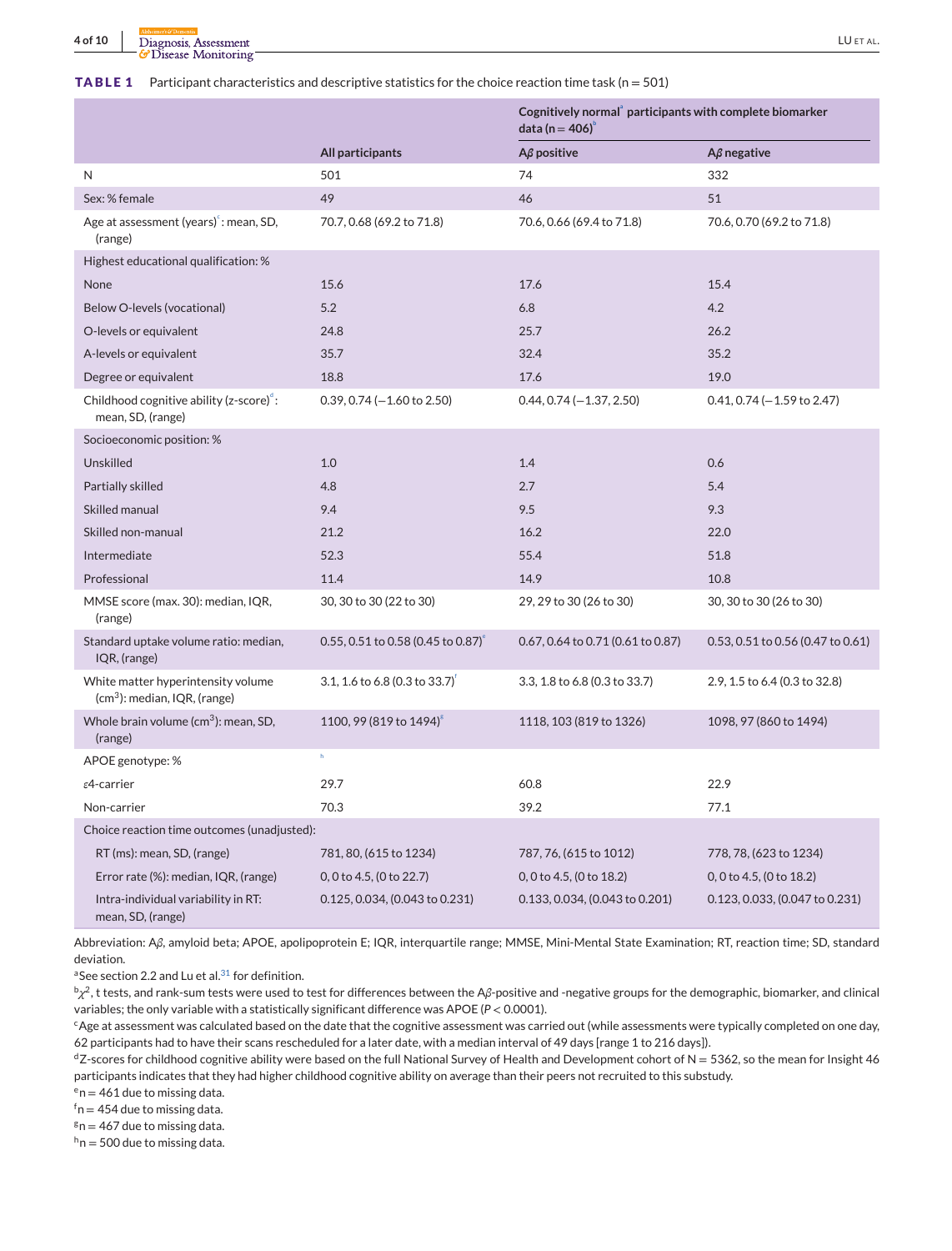participants had dementia and eleven met criteria for MCI. Participant characteristics are reported in Table [1.](#page-3-0)

### **2.5 Data analyses**

The main analyses were performed using summary scores, as described below. See supporting information for analyses performed using trialby-trial data, including comparison of arrow versus word stimuli, consideration of practice effects, and investigation of within-subject speed-accuracy trade-offs. We combined outcomes across the two blocks as the magnitude of differences in RT and error rate between the two stimulus types was small (supporting information). Three outcomes were generated:

- 1. Mean RT for correct responses
- 2. Error rate (% incorrect responses)
- 3. Intra-individual variability in RT (IIV) for correct responses, defined as SD/mean. This "coefficient of variation" is a commonly used measure that accounts for an individual's average RT (eg, Der and Deary<sup>10</sup> and Hultsch et al.<sup>17</sup>), as variability is a function of overall response speed. The supporting information includes an illustration of IIV.

Two sets of analyses were conducted. To investigate demographic and life-course predictors of performance on each outcome, all 501 participants were included to have as representative a sample as possible. Regression models were fitted (details below), with predictors of sex, age at assessment, childhood cognitive ability, education, socioeconomic position, and presence of a neurological or psychiatric condition (yes or no).

To investigate associations between task performance and biomarkers of brain pathologies, analyses only included participants classified as cognitively normal, and for whom complete biomarker data were available ( $n = 406$ ). Regression models were fitted (details below), with predictors of amyloid status (positive or negative), whole brain volume, WMHV, and *APOE* genotype (*ε*4-carrier or non-carrier), in addition to the demographic and life-course predictors included previously (sex, age at assessment, childhood cognitive ability, education, socioeconomic position). To adjust for the correlation between brain volumes and head size, TIV was also included as a covariate. Supplementary analyses were conducted to test whether SUVR was associated with differences in performance (see supporting information).

Mean RT was analyzed using a linear regression model. As a logtransformation did not remove the skew, untransformed data were used for ease of interpretation, but bootstrapping was used to produce bias-corrected and accelerated 99%, 95%, and 90% confidence intervals (CIs)from 2000 replications. Error rate was analyzed using a generalized estimating equations logistic regression model with an independent working correlation structure and robust standard errors to allow for correlation between repeated responses by the same participant. IIV was approximately normally distributed and was analyzed using a linear regression model. Speed-accuracy trade-offs were investigated



**FIGURE 2** Error rate against mean reaction time (RT), showing speed-accuracy trade-off ( $n = 501$ )

by testing for Spearman's rank correlation between mean RT and error rate. All analyses were conducted using Stata-15 (StataCorp). Statistical significance was set at *P* < 0.05.

## **3 RESULTS**

The median duration of the task was 2.2 minutes (inter-quartile range = 2.0 to 2.4). Descriptive statistics for CRT outcomes are reported in Table [1.](#page-3-0)

# **3.1 Speed-accuracy trade-offs**

Slower mean RT was associated with lower error rate, indicating a speed-accuracy trade-off (Spearman's *ρ* = −0.28, *P* < 0.0001; Figure 2). The correlation was weak due to a ceiling effect on accuracy. However, all of the participants with the highest error rates had relatively fast mean RTs, and all of the slowest-responding participants made few errors.

# **3.2 Demographic and life-course predictors**

Results of the multivariable regression models are reported in Table [2.](#page-5-0)

Older age at assessment was associated with slower RT, lower error rate, and greater IIV.

Higher childhood cognitive ability was associated with faster RT and lower error rate, but did not show evidence of a statistically significant association with IIV.

Education was not associated with RT or error rate, but higher educational attainment was associated with slightly reduced IIV (equivalent to a 9.0% reduction between the lowest and highest categories of educational qualification [see section 2.2]).

Participants with neurological and psychiatric conditions did not differ from cognitively normal participants in terms of mean RT, but made more errors (adjusted mean error rates: 3.8% vs 2.5%) and had 12.0% greater IIV (adjusted means: 0.139 vs 0.124).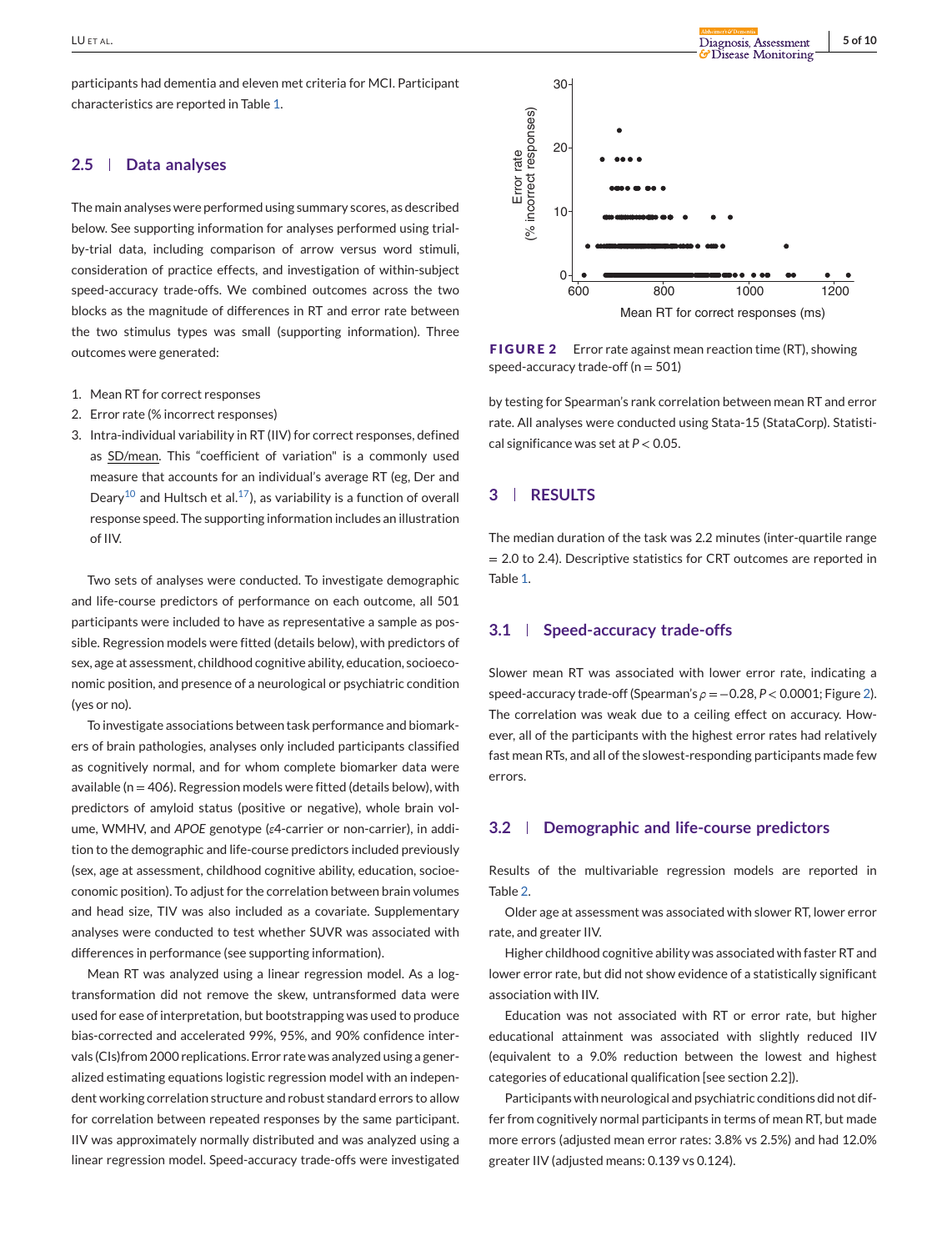<span id="page-5-0"></span>**TABLE 2** Associations between demographic and life-course predictors and choice reaction time outcomes (n = 501)

| Predictor                                                                                  | RT (ms): coefficient and 95% CIs | Odds ratio for making an error<br>and 95% Cls | Intra-individual variability in RT:<br>coefficient and 95% CIs |
|--------------------------------------------------------------------------------------------|----------------------------------|-----------------------------------------------|----------------------------------------------------------------|
| Sex (female as reference)                                                                  | $-8.5(-22.9, 7.8)$               | 1.11(0.85, 1.45)                              | $-0.0050$ ( $-0.0109, 0.0010$ )                                |
| Age at assessment (per year)                                                               | 24.0 <sup>*</sup> (14.7, 35.4)   | $0.81$ $(0.68, 0.98)$                         | $0.0085$ <sup><math>\frac{1}{3}</math></sup> (0.0043, 0.0128)  |
| Childhood cognitive ability (per<br>z-score)                                               | $-11.6$ ( $-23.2$ , $-0.08$ )    | $0.73^{+1}$ (0.60, 0.89)                      | $-0.0036(-0.0082, 0.0009)$                                     |
| Education (per category) <sup>®</sup>                                                      | $-4.6(-11.6, 1.6)$               | 1.06(0.92, 1.21)                              | $-0.0030$ ( $-0.0058$ , $-0.0002$ )                            |
| Socioeconomic position (per<br>$category)^*$                                               | $-2.2$ ( $-13.2, 6.3$ )          | 1.04(0.91, 1.19)                              | $0.0027 (-0.0005, 0.0059)$                                     |
| Neurological or psychiatric<br>condition (cognitively normal<br>as reference) <sup>®</sup> | $9.5(-13.2, 40.3)$               | $1.58^{\dagger}$ (1.14, 2.19)                 | $0.0149$ <sup><math>\dagger</math></sup> (0.0050, 0.0247)      |

Abbreviations: CI, confidence interval; IIV, intra-individual variability; RT, reaction time.

\* Significant at *P* < 0.05.

†Significant at *P* < 0.01.

‡See section [2.2](#page-2-0) for definitions.

Positive coefficients on RT reflect slower responses; odds ratios >1 for errors reflect higher error rates; positive coefficients on IIV reflect more variable responses. Multivariable regression models were used so each association is independent of all others.

**TABLE 3** Associations between biomarkers and choice reaction time outcomes in cognitively normal participants (n = 406)

| Predictor                               | Mean RT (ms): coefficient (95%<br>Cls) | Odds ratio for making an error<br>$(95\%$ Cls) | Intra-individual variability in RT:<br>coefficient (95% CIs) |
|-----------------------------------------|----------------------------------------|------------------------------------------------|--------------------------------------------------------------|
| $A\beta$ status (negative as reference) | $11.7(-7.8, 30.8)$                     | 1.37(0.93, 2.01)                               | $0.013$ <sup><math>+</math></sup> (0.004, 0.021)             |
| WMHV (per 10 mL)                        | $-3.9(-15.1, 7.6)$                     | 0.90(0.69, 1.17)                               | $-0.003(-0.008, 0.003)$                                      |
| Whole brain volume (per 10 mL)          | $-1.7(-3.6, 0.1)$                      | 1.01(0.97, 1.04)                               | $-0.000(-0.001, 0.000)$                                      |
| APOE-ε4 (non-carriers as reference)     | $-2.2$ ( $-18.0$ , 14.8)               | 0.94(0.68, 1.30)                               | $-0.004 (-0.011, 0.003)$                                     |

Abbreviations: A*β*, amyloid beta; CI, confidence interval; IIV, intra-individual variability; RT, reaction time; WMHV, white matter hyperintensity volume. \* Significant at *P* < 0.05.

†Significant at *P* < 0.01.

Positive coefficients on RT reflect slower responses; odds ratios >1 for errors reflect higher error rates; positive coefficients on IIV reflect more variable responses. Multivariable regression models were used so each association is independent of all others. In addition to the predictors listed, models also included sex, age at assessment, childhood cognitive ability, socioeconomic position, and total intracranial volume, but these associations are not reported as they are essentially unchanged from the first analysis (see Table 2).

There was no evidence of sex differences on any outcome, nor any associations with socioeconomic position.

# **3.3 Associations with biomarkers**

Results of the multivariable regression models are reported in Table 3.

A*β*-positive participants had 10.3% greater IIV than A*β*-negative participants (adjusted means: 0.135 vs 0.122; Figure [3\)](#page-6-0)—despite having similar mean RTs (see also Table [1\)](#page-3-0). A*β*-positive participants also had slightly higher error rates, but this difference was not statistically significant. Given the evidence that performance was influenced by speed-accuracy trade-offs, we conducted a post-hoc analysis to investigate whether A*β*-positive and -negative participants differed in their error rates after accounting for their overall response speed. The regression model for error rate was rerun with mean RT as an additional covariate, and results indicated that A*β*-positive participants had higher odds of making an error after adjustment for their mean RTs (odds ratio  $[OR] = 1.48, 95\%$  CI: 1.03 to 2.14,  $P = 0.03$ ; adjusted mean error rates: A*β*-positive = 3.3%; A*β*-negative = 2.3% ms).

When dichotomous amyloid status was replaced with continuous SUVR, the same pattern emerged: SUVR was not associated with mean RT or error rate, but higher SUVR predicted greater IIV, with a steeper slope among A*β*-positive participants (supporting information).

Whole brain volume, WMHV, and *APOE* genotype showed no evidence of associations with any outcome, although there was a trend toward an association between larger whole brain volume and faster RT (*P* < 0.1).

# **4 DISCUSSION**

In this large population-based sample of adults aged  $\approx$ 70 years, we found that cognitively normal A*β*-positive participants showed greater IIV in RT on a CRT task. To our knowledge, this has not been investigated before, but our results are consistent with a previous report of an association between CSF biomarkers of AD pathology and greater IIV on a test of task-switching.<sup>39</sup> We found no evidence that A*β*-positivity was associated with slower RT. As expected, childhood cognitive ability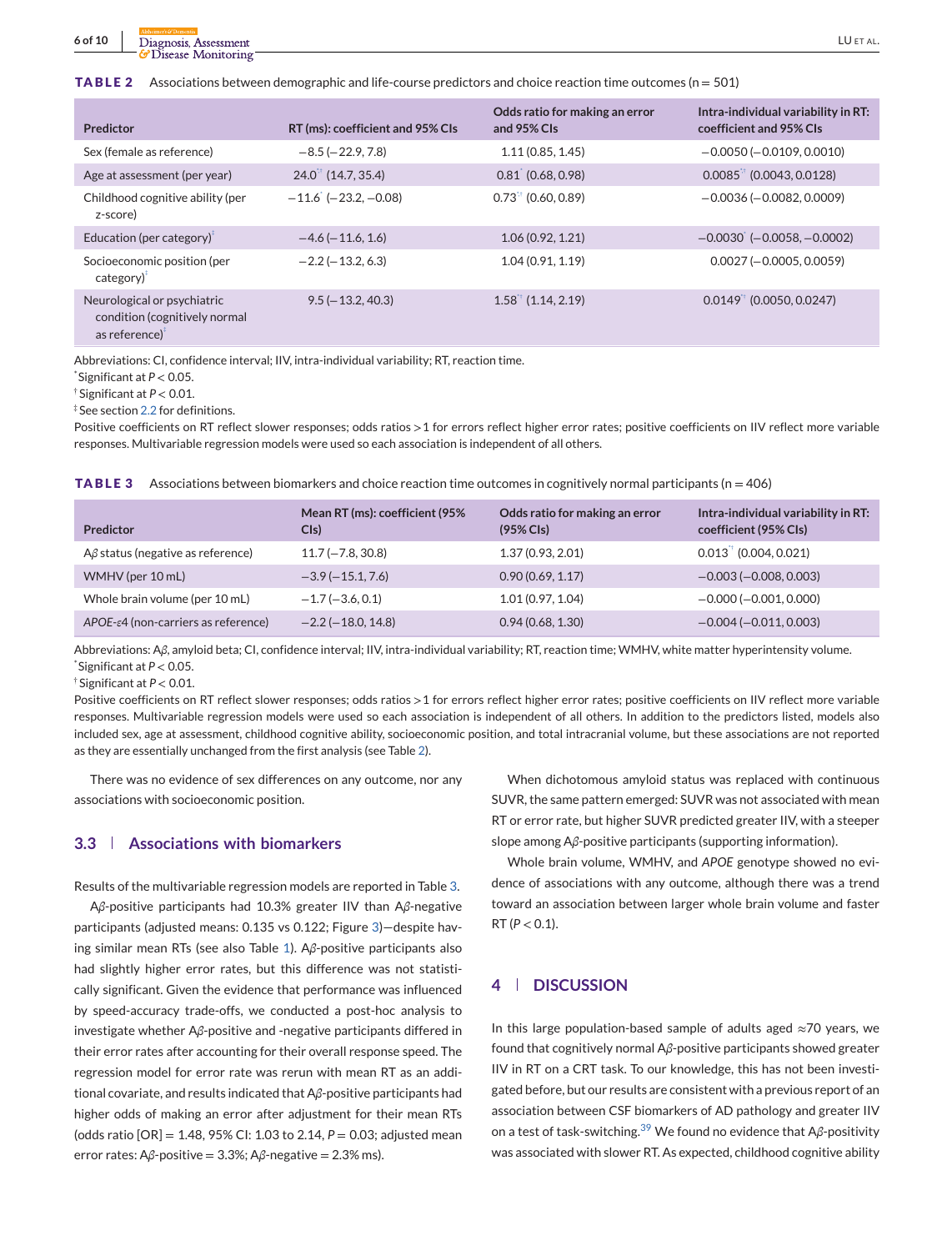<span id="page-6-0"></span>

**FIGURE 3** Intra-individual variability in reaction time for cognitively normal amyloid-beta negative ( $n = 332$ ) and amyloid-beta positive ( $n = 74$ ) participants. Points show the raw intra-individual variability (IIV) values. Solid red lines represent the adjusted means from the multivariate regression model (adjusted for whole brain volume, white matter hyperintensity volume, total intracranial volume, apolipoprotein E genotype, sex, age at assessment, childhood cognitive ability, education, and socioeconomic position), and the dashed blue lines represent their 95% confidence intervals. IIV is defined as the coefficient of variation (standard deviation/mean) for correct responses.

and education showed some associations with performance, but there was no evidence of the sex differences reported by others.<sup>10,16,19,23</sup> Speed-accuracy trade-offs were identified as an important factor in interpreting response patterns.

# **4.1 Speed-accuracy trade-offs**

The most error-prone participants tended to have fast RTs, and the slowest-responding participants tended to be highly accurate. Speedaccuracy trade-offs in CRT tasks have been observed in some<sup>9</sup> but not all previous studies.<sup>40</sup> We hypothesize that this difference may be explained by the precise experimental design, with easier tasks (such as ours and Nissan et al. $9$ ) being more susceptible to trade-offs, and more complex tasks (eg, Vaportzis et al.<sup>40</sup>) tending to show positive correlations between speed and accuracy.

Within-subject speed-accuracy trade-offs were also observed (supporting information), suggesting that errors tended to arise from hasty or anticipatory responses. There was evidence that individuals altered their speed-accuracy strategy during the task, slowing down after making an error.

# **4.2 Demographic and life-course predictors**

# **4.2.1 Age at assessment**

The finding that older age was associated with slower and more variable RT is consistent with the literature. $9-14$  However, it is perhaps surprising that this was seen in the Insight 46 cohort, because the age range was so narrow (69.2 to 71.8 years—reflecting the length of the data collection period, as participants were all born in the same week). Estimates from previous studies suggest a slowing of 2.0 to 3.4 ms per year across adulthood,<sup>11</sup> or a decline of -0.096 SD per year.<sup>14</sup> Our effect size of 24 ms per year, or 0.30 SD, is large in comparison. This result may in part reflect speed-accuracy trade-offs, as older age also predicted lower error rate; this is consistent with evidence that older people tend to respond more cautiously, prioritizing accuracy at the expense of speed.<sup>41,42</sup>

We previously reported associations in Insight 46 between older age and poorer non-verbal reasoning ability $31$  and smaller hippocampal volumes. $38$  As discussed previously, we considered the possibility that such effects may be partially explained by a recruitment bias whereby participants seen toward the beginning of the data collection period may have differed in some ways to those seen toward to the end. However, we found no objective evidence of differences in health or sociodemographic factors.

# **4.2.2 Childhood cognitive ability, education, and socioeconomic position**

Our results conform to previous analyses from the NSHD and Insight 46, which have identified childhood cognitive ability and education as key independent predictors of cognition across adulthood, whereas the effect of socioeconomic position is generally less important.31,43

Consistent with extensive investigations into the relationship between RT and general cognitive ability $9,24-27$  higher childhood cognitive ability predicted faster RT more than 60 years later. This came at no cost to accuracy, suggesting that participants with higher cognitive ability may be better able to inhibit anticipatory responses. Conversely, educational attainment had no independent effect on RT and error rate, but was independently associated with smaller IIV.

# **4.2.3 Sex differences**

Contrary to some previous studies,  $10,16,23$  in this large sample of narrow age range, and accounting for prior cognitive ability, there was no evidence of sex differences on any CRT outcome, although subtle effects may not be detectable over this small number of trials.

# **4.3 Associations with biomarkers**

# **4.3.1 A***β* **pathology**

The mean difference in IIV between A*β*-positive and -negative participants (10.3%; equivalent to 0.37 SD) was of a similar magnitude to their difference on a non-verbal reasoning test (0.39 SD), and greater than on the Preclinical Alzheimer Cognitive Composite (0.17 SD).<sup>31</sup>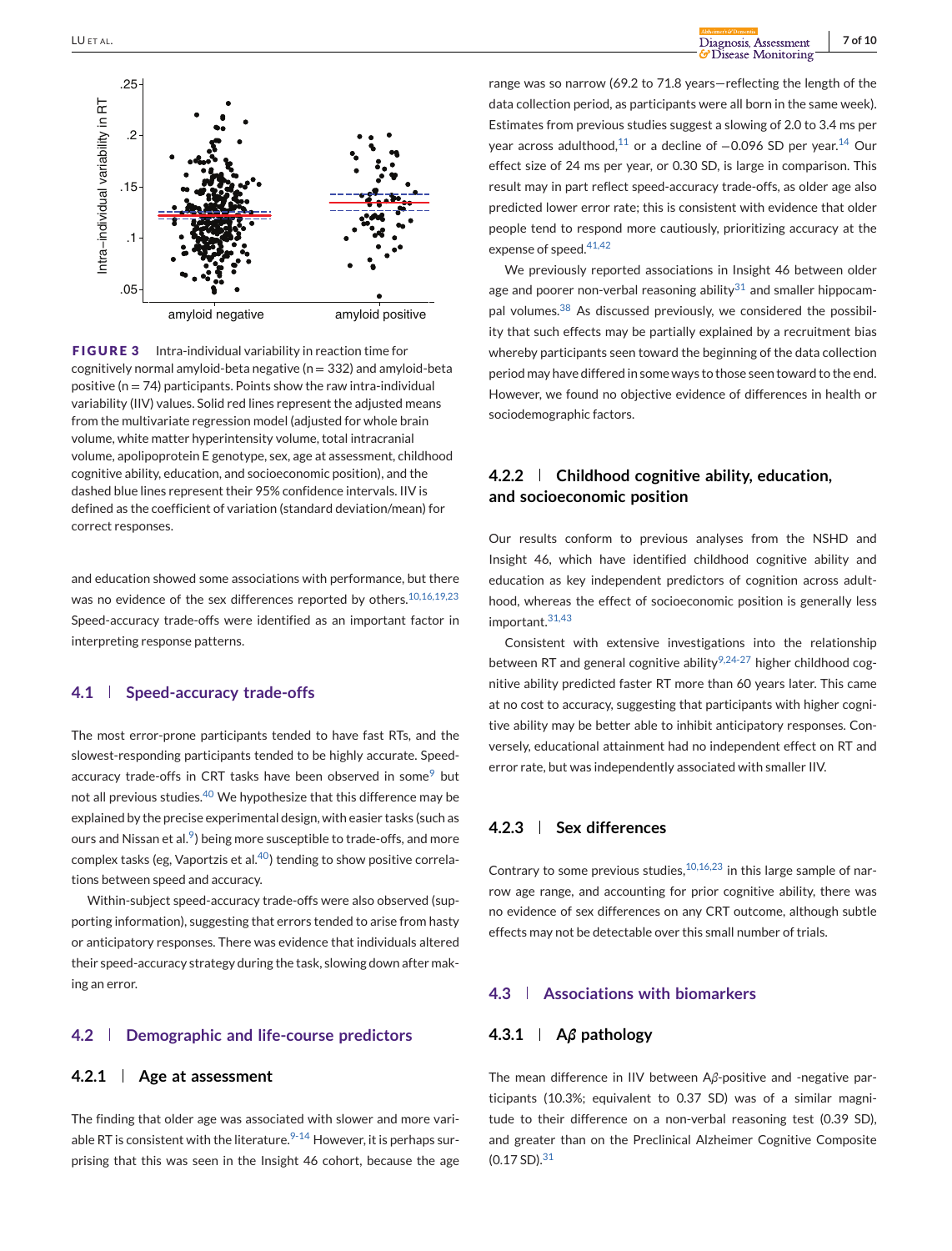As A*β*-positive participants were all cognitively normal and more than a decade away from the estimated median age of onset of dementia in the UK, $44$  this raises the possibility that IIV may be a particularly sensitive measure of the cognitive consequences of accumulating AD pathology, whereas the general slowing of RT may perhaps occur at a later stage (as observed in individuals with MC $1^{16,19-21}$ ). The association between higher SUVR and greater IIV among A*β*-positive participants further supports the potential utility of this measure. Follow-up assessments of Insight 46 participants (currently underway) will provide an opportunity to test this.

There was a suggestion that A*β* pathology was associated with higher error rates, as A*β*-positive participants made more errors than A*β*-negative participants and this difference was statistically significant after adjustment for the trade-off between RT and error rate. However, this finding needs to be interpreted with caution as this task was limited in its ability to measure subtle differences in accuracy due to the small number of trials (see section 4.4).

It is important to note that response speed and variability appear to be general markers of the integrity of the central nervous system, vulnerable to disruption across a range of neurodegenerative diseases and brain injuries, correlating with diverse physical health measures such as grip strength, forced expiratory volume, and waist circumference, $12,45,46$  and potentially affected by many common medications.<sup>47</sup> Performance of CRT tasks is also subserved by multiple component executive processes including energizing, monitoring, and inhibiting. $36$  Further work is needed to investigate how changes in RT associated with AD pathology may relate to physical health measures and to other brain pathologies that accumulate with age.

#### **4.3.2 Brain volume and white matter disease**

We previously reported that Insight 46 participants with smaller brain volumes and greater burden of white matter disease had slightly slower processing speeds on the Digit-Symbol Substitution Test, a test which is particularly sensitive to overall brain health. $31$  We did not find evidence of similar effects on CRT, although associations were in the expected direction. As the detrimental effects of white matter disease on processing speed and RT are well established,37,48,49 the lack of an association betweenWMHV and CRT may be due to the fact that participants on the whole had very low levels of white matter disease.

# **4.4 Strengths and limitations**

The CRT task typically took <3 minutes to complete, making it feasible for inclusion in a busy assessment schedule. However, the small number of trials limited the signal-noise ratio and had a particular impact on the error rate measure, as a single incorrect response corresponded to a large proportionate increase in error rate. It is worth noting that many CRT studies place little focus on error rates, because RT is naturally the primary interest. Our findings suggest that errors on this task

capture meaningful differences between individuals and are also inherently linked to differences in RT and IIV.

Strengths and limitations relating to the representativeness of Insight 46 participants have been previously discussed,  $31$  the main limitations being that all participants are white and the sample is inevitably biased toward those in better health who are willing and able to travel to London and to have a brain scan. The absence of PET or cerebrospinal fluid measures of tau—limiting our ability to draw conclusions about the pathological basis for alterations in RT performance will be addressed in future data collections.

# **4.5 Conclusions**

In summary, this short CRT experiment provides novel evidence that cognitively normal older adults with A*β* pathology are, on average, less consistent in their response times. This builds on previous evidence that A*β* pathology is associated with subtle changes in multiple cognitive domains, even by age 70.

### **ACKNOWLEDGMENTS**

We are very grateful to those study members who helped in the design of the study through focus groups, and to the participants both for their contributions to Insight 46 and for their commitments to research over the last seven decades. We are grateful to the radiographers and nuclear medicine physicians (Professor Ashley Groves, Dr Jamshed Bomanji, Dr Irfan Kayani) at the UCL Institute of Nuclear Medicine, and to the staff at the Leonard Wolfson Experimental Neurology Centre at UCL. We would like to acknowledge Dan Marcus and Rick Herrick for assistance with XNAT, Dr Philip Curran for assistance with data sharing with the Medical Research Council Unit for Lifelong Health and Ageing, the DRC trials team for assistance with imaging QC, Mark White for his work on data connectivity, and John Dickson, Anna Barnes and David Thomas for help with imaging.

# **FUNDING INFORMATION**

This study is principally funded by grants from Alzheimer's Research UK (ARUK-PG2014-1946, ARUK-PG2017-1946), the Medical Research Council Dementias Platform UK (CSUB19166), and the Wolfson Foundation (PR/ylr/18575). The genetic analyses are funded by the Brain Research Trust (UCC14191). Florbetapir amyloid tracer is kindly provided by AVID Radiopharmaceuticals (a wholly owned subsidiary of Eli Lilly) who had no part in the design of the study. The National Survey of Health and Development is funded by the Medical Research Council (MC\_UU\_12019/06, MC\_UU\_12019/08). The funders of the study had no role in study design, data collection, analysis, interpretation, report writing, or in the decision to submit the article for publication.

#### **CONFLICTS OF INTEREST**

Kirsty Lu reports no disclosures. Jennifer M. Nicholas reports no disclosures. Sarah-Naomi James reports no disclosures. Thomas D.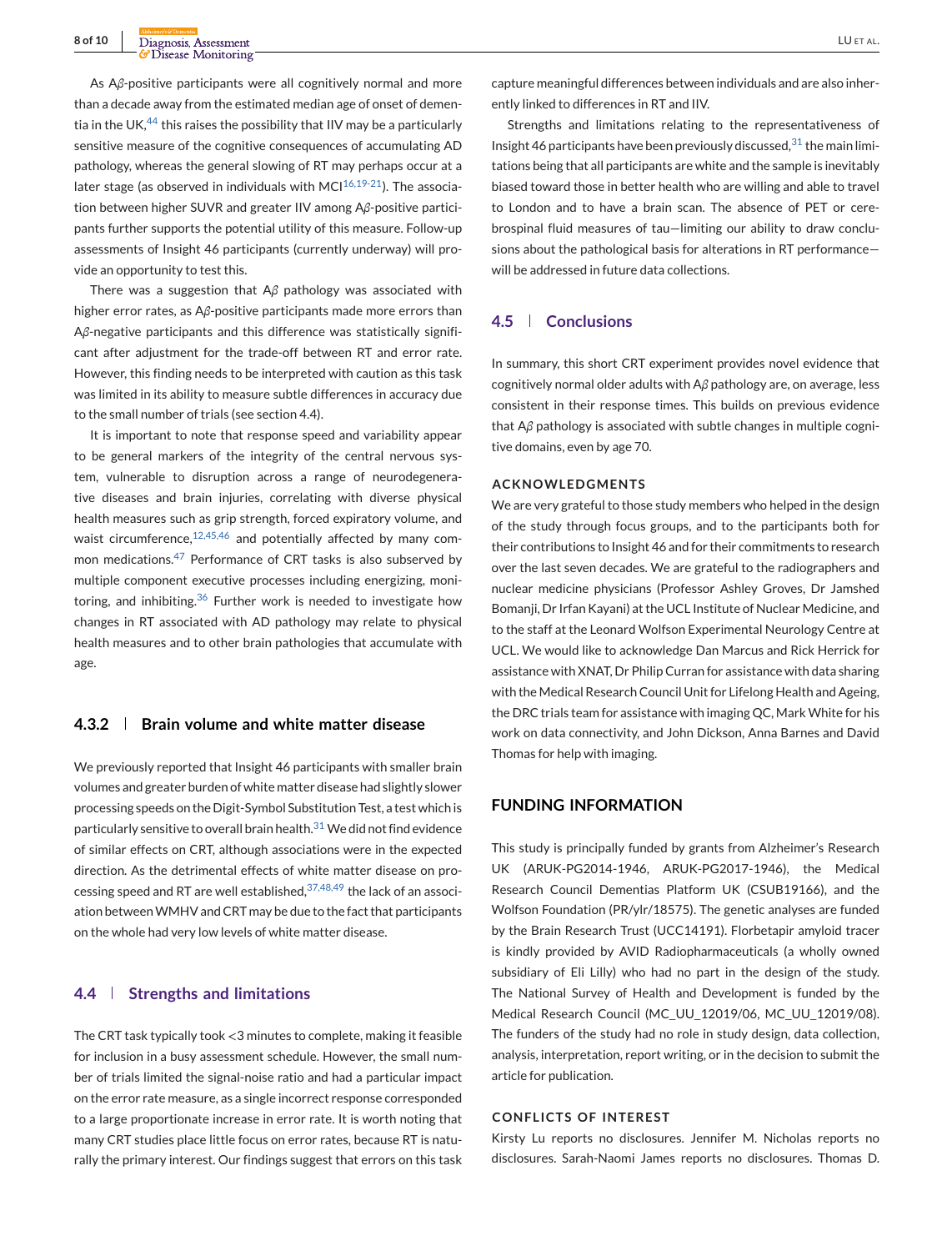Parker is supported by a Wellcome Trust Clinical Research Fellowship (200109/Z/15/Z). Christopher A. Lane reports no disclosures. Ashvini Keshavan is supported by a Clinical Research Fellowship funded by the Wolfson Foundation. Sarah E. Keuss reports no disclosures. Sarah M. Buchanan reports no disclosures. Heidi Murray-Smith reports no disclosures. David M. Cash is supported by an Alzheimer's Society Project Grant (AS-PG-205). Carole H. Sudre is supported by an Alzheimer's Society Junior Fellowship (AS-JF-17-011). Ian B. Malone reports no disclosures. William Coath reports no disclosures. Andrew Wong reports no disclosures. Susie M.D. Henley reports no disclosures. Nick C. Fox is supported by the UCL/UCLH NIHR Biomedical Research Centre and the UK Dementia Research Institute at UCL. Marcus Richards reports no disclosures. Jonathan M. Schott is supported by the UCL/UCLH NIHR Biomedical Research Centre, UCL Hospitals Biomedical Research Centre, and Leonard Wolfson Experimental Neurology Centre and acknowledges the EPSRC (EP/J020990/1) and European Union's Horizon 2020 research and innovation programme (Grant 666992). Sebastian J. Crutch is supported by an Alzheimer's Research UK Senior Research Fellowship (ARUK-SRF2013-8).

#### **REFERENCES**

- 1. Parnetti L, Chipi E, Salvadori N, D'Andrea K, Eusebi P. Prevalence and risk of progression of preclinical Alzheimer's disease stages: a systematic review and meta-analysis. *Alzheimers Res Ther* 2019;11:7.
- 2. Jansen WJ, Ossenkoppele R, Knol DL, et al. Prevalence of cerebral amyloid pathology in persons without dementia: a meta-analysis. *JAMA* 2015;313:1924-1938.
- 3. Jack CR, Knopman DS, Jagust WJ, et al. Tracking pathophysiological processes in Alzheimer's disease: an updated hypothetical model of dynamic biomarkers. *Lancet Neurol* 2013;12:207-216.
- 4. Palmqvist S, Insel PS, Stomrud E, et al. Cerebrospinal fluid and plasma biomarker trajectories with increasing amyloid deposition in Alzheimer's disease. *EMBO Mol Med* 2019;11:e11170.
- 5. Brookmeyer R, Abdalla N. Estimation of lifetime risks of Alzheimer's disease dementia using biomarkers for preclinical disease. *Alzheimers Dement* 2018;14:981-988.
- 6. Baker JE, Lim YY, Pietrzak RH, et al. Cognitive impairment and decline in cognitively normal older adults with high amyloid-*β*: a meta-analysis. *Alzheimers Dement* 2017;6:108-121.
- 7. Duke Han S, Nguyen CP, Stricker NH, Nation DA. Detectable Neuropsychological Differences in Early Preclinical Alzheimer's Disease: A Meta-Analysis. *Neuropsychol Rev* 2017:27:305-325.
- 8. Ho JK, Nation DA. Neuropsychological profiles and trajectories in preclinical Alzheimer's disease. *J Int Neuropsychol Soc* 2018:24:693- 702.
- 9. Nissan J, Liewald D, Deary IJ. Reaction time and intelligence: comparing associations based on two response modes. *Intelligence* 2013;41:622-630.
- 10. Der G, Deary IJ. Age and sex differences in reaction time in adulthood: results from the United Kingdom Health and Lifestyle Survey. *Psychol Aging* 2006;21:62-73.
- 11. Woods DL, Wyma JM, Yund EW, Herron TJ, Reed B. Age-related slowing of response selection and production in a visual choice reaction time task. *Front Hum Neurosci* 2015;9.
- 12. Anstey KJ, Dear K, Christensen H, Jorm AF. Biomarkers, Health, Lifestyle, and Demographic Variables as Correlates of Reaction Time Performance in Early, Middle, and Late Adulthood. *Q J Exp Psychol Sect A* 2005;58:5-21.
- 13. Dykiert D, Der G, Starr JM, Deary IJ. Age differences in intra-individual variability in simple and choice reaction time: systematic review and meta-analysis. *PLoS One* 2012;7:e45759.
- 14. Ritchie SJ, Tucker-Drob EM, Cox SR, et al. Predictors of ageing-related decline across multiple cognitive functions. *Intelligence* 2016;59:115- 126.
- 15. Hultsch DF, Strauss E, Hunter MA, MacDonald SWS. Intraindividual variability, cognition, and aging. In: Craik FIM, Salthouse TA, *The Handbook of Aging and Cognition*. Abingdon, Routledge; 2008:491-556.
- 16. PhillipsM, Rogers P, Haworth J, Bayer A, Tales A. Intra-Individual Reaction Time Variability in Mild Cognitive Impairment and Alzheimer's Disease: Gender, Processing Load and Speed Factors. *PLoS One* 2013:e65712.
- 17. Hultsch DF, MacDonald SWS, Hunter MA, Levy-Bencheton J, Strauss E. Intraindividual variability in cognitive performance in older adults: comparison of adults with mild dementia, adults with arthritis, and healthy adults. *Neuropsychology* 2000;14:588-598.
- 18. Christ BU, Combrinck MI, Thomas KGF. Both reaction time and accuracy measures of intraindividual variability predict cognitive performance in Alzheimer's disease. *Front Hum Neurosci* 2018;12:124.
- 19. Haworth J, Phillips M, Newson M, Rogers PJ, Torrens-Burton A, Tales A. Measuring information processing speed in mild cognitive impairment: clinical versus research dichotomy. *J Alzheimers Dis* 2016;51:263-275.
- 20. Christensen H, Dear KBG, Anstey KJ, Parslow RA, Sachdev P, Jorm AF. Within-occasion intraindividual variability and preclinical diagnostic status: is intraindividual variability an indicator of mild cognitive impairment? *Neuropsychology* 2005;19:309-317.
- 21. Dixon RA, Garrett DD, Lentz TL, MacDonald SWS, Strauss E, Hultsch DF. Neurocognitive markers of cognitive impairment: Exploring the roles of speed and inconsistency. *Neuropsychology* 2007;21:381-399.
- 22. Tales A, Leonards U, Bompas A, et al. Intra-individual reaction time variability in amnestic mild cognitive impairment: a precursor to dementia? *J Alzheimer's Dis* 2012;32:457-466.
- 23. Dykiert D, Der G, Starr JM, Deary IJ. Sex differences in reaction time mean and intraindividual variability across the life span. *Dev Psychol* 2012;48:1262-1276.
- 24. Sheppard LD, Vernon PA. Intelligence and speed of informationprocessing: A review of 50 years of research. *Pers Individ Dif* 2008;44:535-551.
- 25. Deary IJ, Johnson W, Starr JM. Are processing speed tasks biomarkers of cognitive aging? *Psychol Aging* 2010;25:219-228.
- 26. Doebler P, Scheffler B. The relationship of choice reaction time variability and intelligence: a meta-analysis. *Learn Individ Differ* 2016;52:157-166.
- 27. Der G, Deary IJ. The relationship between intelligence and reaction time varies with age: results from three representative narrow-age age cohorts at 30, 50 and 69 years. *Intelligence* 2017;64:89-97.
- 28. Kuh D, Wong A, Shah I, et al. The MRC National Survey of Health and Development reaches age 70: maintaining participation at older ages in a birth cohort study. *Eur J Epidemiol* 2016;31:1135-1147.
- 29. Prince M, Knapp M, Guerchet M, et al. *Dementia UK: Update*. 2nd ed. Alzheimer's Society; 2014.
- 30. Kern S, Zetterberg H, Kern J, et al. Prevalence of preclinical Alzheimer disease: Comparison of current classification systems. *Neurology* 2018;90:e1682-e1691.
- 31. Lu K, Nicholas JM, Collins JD, et al. Cognition at age 70: Life course predictors and associations with brain pathologies. *Neurology* 2019;93:e2144-e2156.
- 32. Lane CA, Parker TD, Cash DM, et al. Study protocol: insight 46—a neuroscience sub-study of the MRC National Survey of Health and Development. *BMC Neurol* 2017;17:75.
- 33. James S-N, Lane CA, Parker TD, et al. Using a birth cohort to study brain health and preclinical dementia: Recruitment and participation rates in Insight 46. *BMC Res Notes* 2018;11:885.